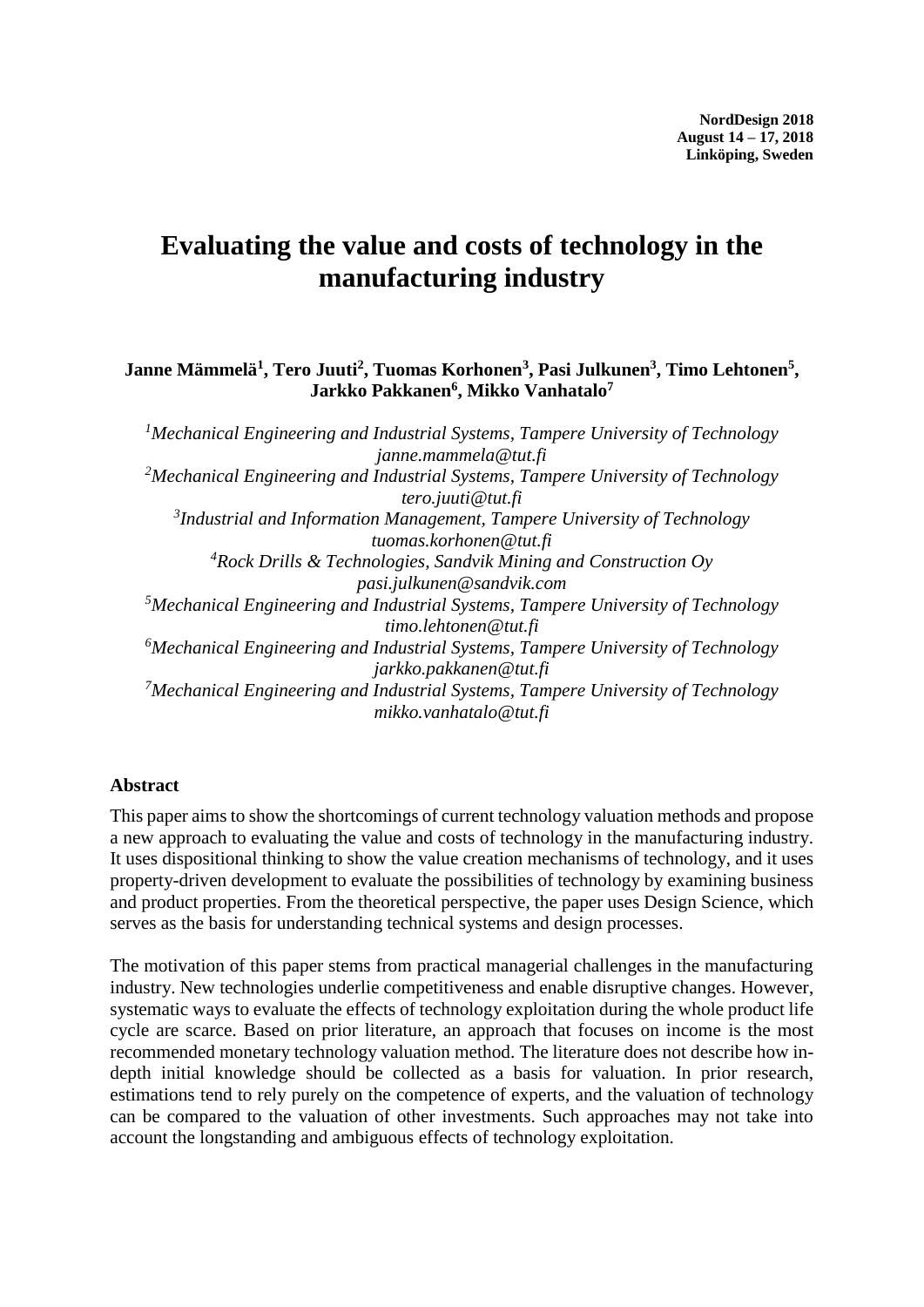By contrast, this paper shows that a product or concept structure has to be known in sufficient detail to understand the various effects of technology selection. These effects are built upon the fact that all artificial systems that a company realizes through an order-delivery process and that a customer realizes through a technical process are laden with intentions. Such intentions dictate that technology affects a technical system but value is captured within a business system. Therefore, the links between product characteristics and intentions have to be recognized during the product life cycle—from design to manufacturing and use.

Based on the motivation above and a review of the current knowledge, the paper contributes to the literature by presenting a new early-phase technology evaluation approach based on Design Science. This approach is based on a holistic view that requires defining technology, product, and business properties. It evaluates technology properties against product and business properties. By showing the active value creation mechanisms, this approach helps to answer the question of how to use technology efficiently with specific products in a business environment. The proposed approach to evaluate the value and costs of technology supports the development of a new technology valuation method for which this paper proposes a future research agenda.

The existing business and product environment in the industry represents the target application for the approach developed in this paper. Because technology does not have intrinsic value, practitioners and academics alike should consider the specific context of technology exploitation.

## *Keywords: technology, technology valuation, evaluation, Design Science, Product Design*

# **1 Introduction**

New technologies play a major role in the future competitiveness capability of many companies. In the manufacturing industry, there is an ongoing need to evaluate new technologies and their potential. The challenge is to find the most suitable technologies and valuate them correctly to make the right investment decisions.

Technology valuation can be done from many perspectives and for many purposes. The basic reason for valuation is running a business. According to Parr and Smith (2005), technologybased intellectual property valuations are needed in transaction support, licensing, and intercompany transactions. Boer (1999) stated that technology valuation serves as either internal decision support or transaction support. Internal decision support can be used to judge project proposals, and transaction support can be used for the sale of an asset, negotiation of a license, or determining taxes, among others. Current technology valuation methods can be traced to the field of financial management and are based on traditional capital budgeting techniques (Dissel, Probert, & Mitchell, 2008). The school of knowledge management has also influenced the field of technology valuation (Park & Park, 2004).

Prior research has acknowledged that technology decisions are not made in isolation, separately from operations (Aubry, Hobbs, & Thuillier, 2007; Martinsuo & Killen, 2014; Meskendahl, 2010; Mäkinen, Seppänen, & Ortt, 2014). Instead, the value of technology can be realized across a broad range of products because of operational changes that stem from particular technological decisions (Korhonen, Laine, Lyly-Yrjänäinen, & Suomala, 2016; Lyly-Yrjänäinen, 2008). Moreover, technology decisions are made in an environment in which financial values concerning the overall production system can surpass technological values in particular cases (Korhonen et al., 2016; Martinsuo, Suomala, & Kanniainen, 2013).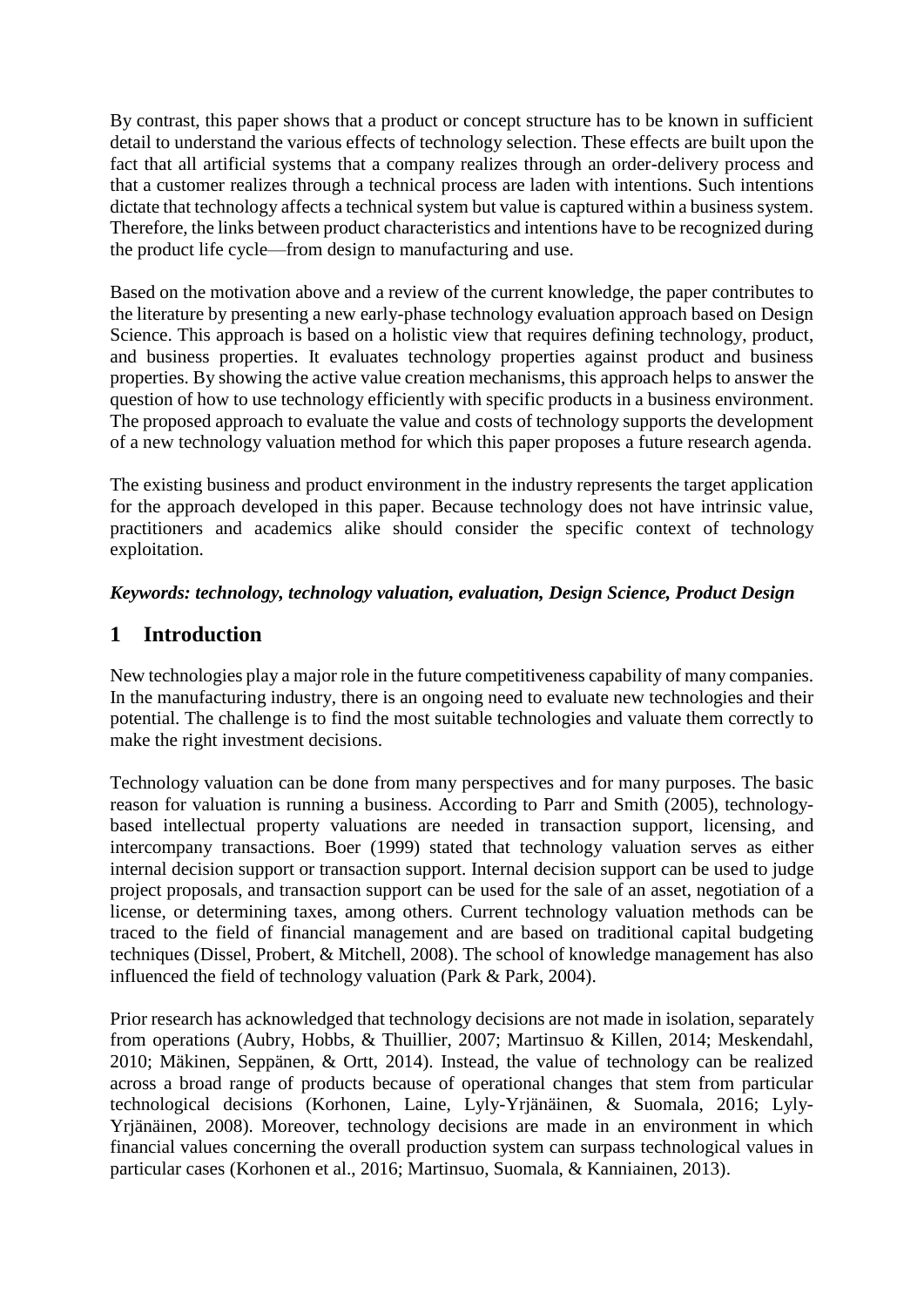Technology valuation is understood in this paper as evaluating the monetary sum of the maximum benefits of technology exploitation in the target company. The monetary sum of buying technology (i.e., technology pricing) is beyond the scope of this paper. Terminology is similar to Li and Chen (2006). In this article the definition of technology is according to Hubka and Eder (1988, p. 260): "Specific way of delivering an effect to an operand." The technical system and product are understood as synonyms.

The technology valuation literature is mostly linked to the topic of intellectual or immaterial property. A limited number of works have focused purely on technology valuation. Parr and Smith (2005) defined intellectual property as referring to patents, trademarks, copyrights, and trade secrets or know-how. They stated that intellectual property and intangible assets do not create value by themselves; rather, those assets are teamed with the business enterprise in which they reside or in which they will be placed for exploitation. Boer (1999) highlighted that the value of technology is situational and that "technology does not have intrinsic value" (p. 75). Valuation can be undertaken in the context of a specific business situation.

Many authors have proposed different classifications of technology valuation methods. This research used the classification by Parr and Smith (2005), who proposed three types of valuation methods: cost approach, market approach, and income approach. These three valuation methods serve as the basis for all other valuation methods and are based on the value of future benefits of asset ownership. The cost approach evaluates the sum of money required to replace the future service capability of the subject property. The market approach seeks the value through a consensus of others have judged it to be. The income-producing capability is used in the income approach to evaluate the value of an asset (Parr & Smith, 2005).

The primary valuation method for technology is the income approach (Boer, 1999; Jang & Lee, 2013; Park & Park, 2004; Parr & Smith, 2005). Technology commercialization is a complex operation, and many variables have to be considered. The income approach with the discounted cash flow method is suitable for evaluating the effects of up-front development costs, timing, and the risk of developing technology. The cost approach does not take into account the earning power of technology. Using the market approach in the case of technology is challenging, since the needed information is rarely available (Parr & Smith, 2005). In many cases, the commercial track record related to technology is missing. Therefore, customary approaches to product or business valuations do not work well in technology valuation (Razgaitis, 2009).

Technology valuation is challenging for several reasons. First, the real benefits of technology are hard to verify because of the complex environment (Park & Park, 2004). Second, valuation is a subjective activity, and value is framed in the eye of the beholder (Boer, 1999). Third, the economic value of technology is realized only after it is commercialized in the market. Few studies have highlighted the importance of combining technology and business (Park & Park, 2004; Schuh, Schubert, & Wellensiek, 2012). Boer (1998) described the pitfalls of technology valuation in the context of free cash flow methods. The basic challenge in current technology valuation methods is that the product is seen as a black box. Actual data related to the product is needed for valuation, but current methods do not define how this information should be gathered. The phases of the product life cycle are also ignored when evaluating the effects of technology exploitation.

Using the income approach to technology valuation requires financial data related to product cost, sales, and timing. In practice, data reliability is based on the assumptions and forecasts of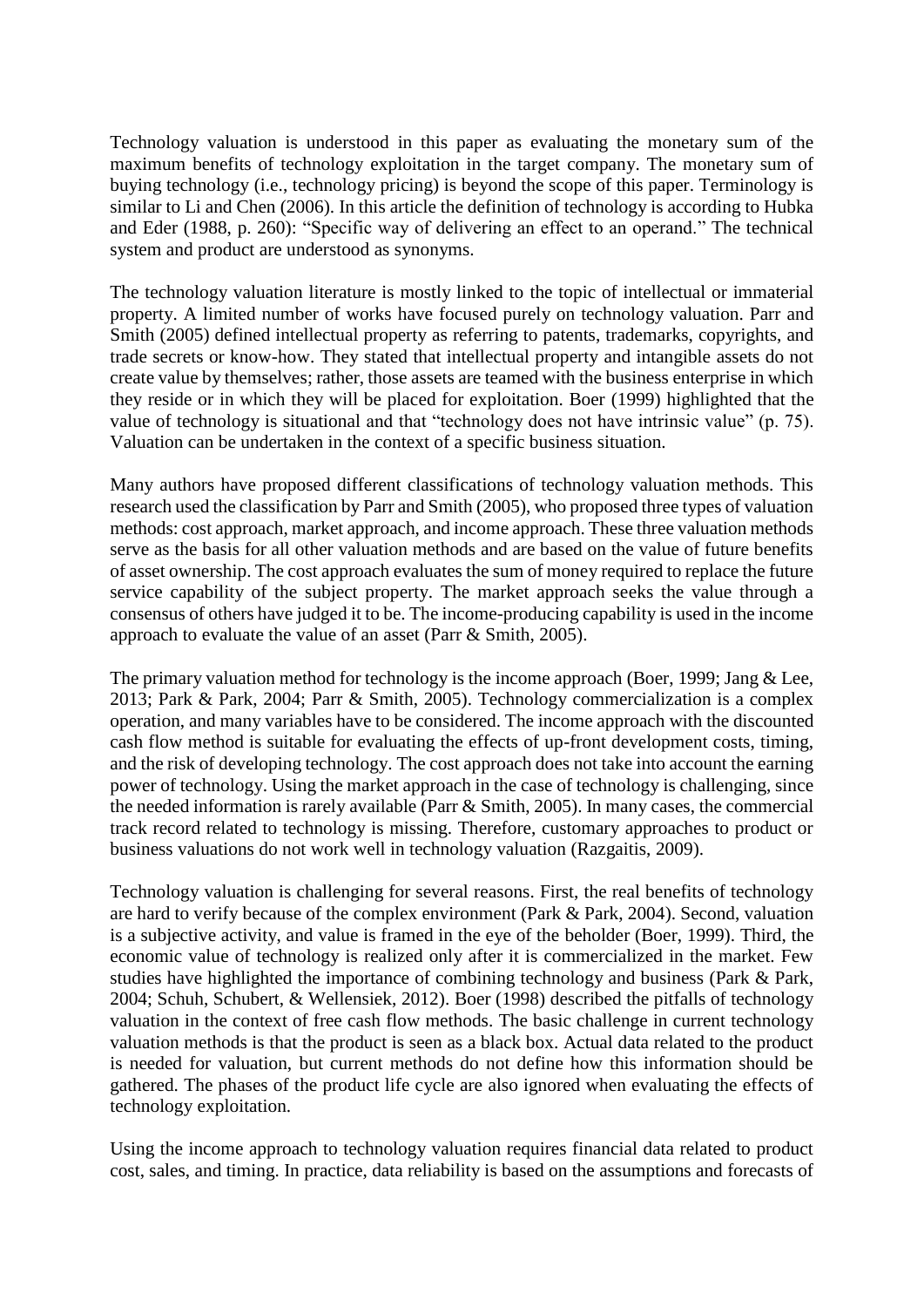the relevant department. The balance sheet is a collection of costs and therefore cannot take value creation into account. It is hard to understand real value creation mechanisms through backward-looking financial reviews. In addition, combining the strategic aspects of evaluation guided by financial calculations is challenging. The subjectivity of value in technology valuation is easily ignored when the focus is on financial numbers. Concentrating on the monetary aspects in an environment where the correlation of technology and commercial success does not exist can cause errors.

This study uses an approach based on Design Science to open the technical system to the technology evaluation process. According to Hubka and Eder (Hubka & Eder, 1996, p. 73), "The term Design Science is to be understood as a system of logically related knowledge, which should contain and organize the complete knowledge about and for design." The use of an approach based on Design Science stems from the assumption that a product has a significant effect on the value creation and value capture potential of the company. Porter (1985) stated that a company's external conditions define its potential. The resource-based view emphasizes the importance of a firm's personnel (Bowman & Ambrosini, 2000). Stabell and Fjelstad (1998) studied other value creation configurations to understand and analyze firm-level competitiveness.

This research focuses on evaluating the value and costs of technology from the perspective of the company exploiting the technology. We are interested in the information that supports the evaluation process. Therefore, this study aims to answer the following research question (RQ):

RQ: What information is needed to evaluate the value and costs of technology in the manufacturing industry based on Design Science?

The goal of this research is to investigate the potential of technology in a specific environment with specific limitations given by the company and business environment. The technology transaction method is beyond the scope of this research. The presented approach to technology evaluation can be seen as an integrated approach where both quantitative and qualitative methods are utilized (Dissel et al., 2008). The results of this approach can be used as a basis for more detailed financial calculations such as NPV or Monte Carlo simulations. The approach is highly general; the type, maturity, or business area of the technology do not limit the evaluation.

In this paper, the term "value" refers to both monetary and intangible values. Valuable properties are determined by the business owner and can be converted to monetary estimations based on the best available knowledge. Costs are used to represent monetary costs using the same logic as value.

## **2 Research process**

This study used a constructive research strategy and the Design Research method (DRM). The study is part of comprehensive research project that develops a new technology evaluation method using a Type 3 research project (see [Table 1\)](#page-4-0). This type is applicable when the existing design support is insufficient, as in the case of technology valuation (Blessing & Chakrabarti, 2009). The research question was answered in the research clarification and descriptive study 1 phases [\(Table 1\)](#page-4-0). The complete method will be developed and verified with case study research in a real industry environment in the prescriptive and descriptive study 2 phases.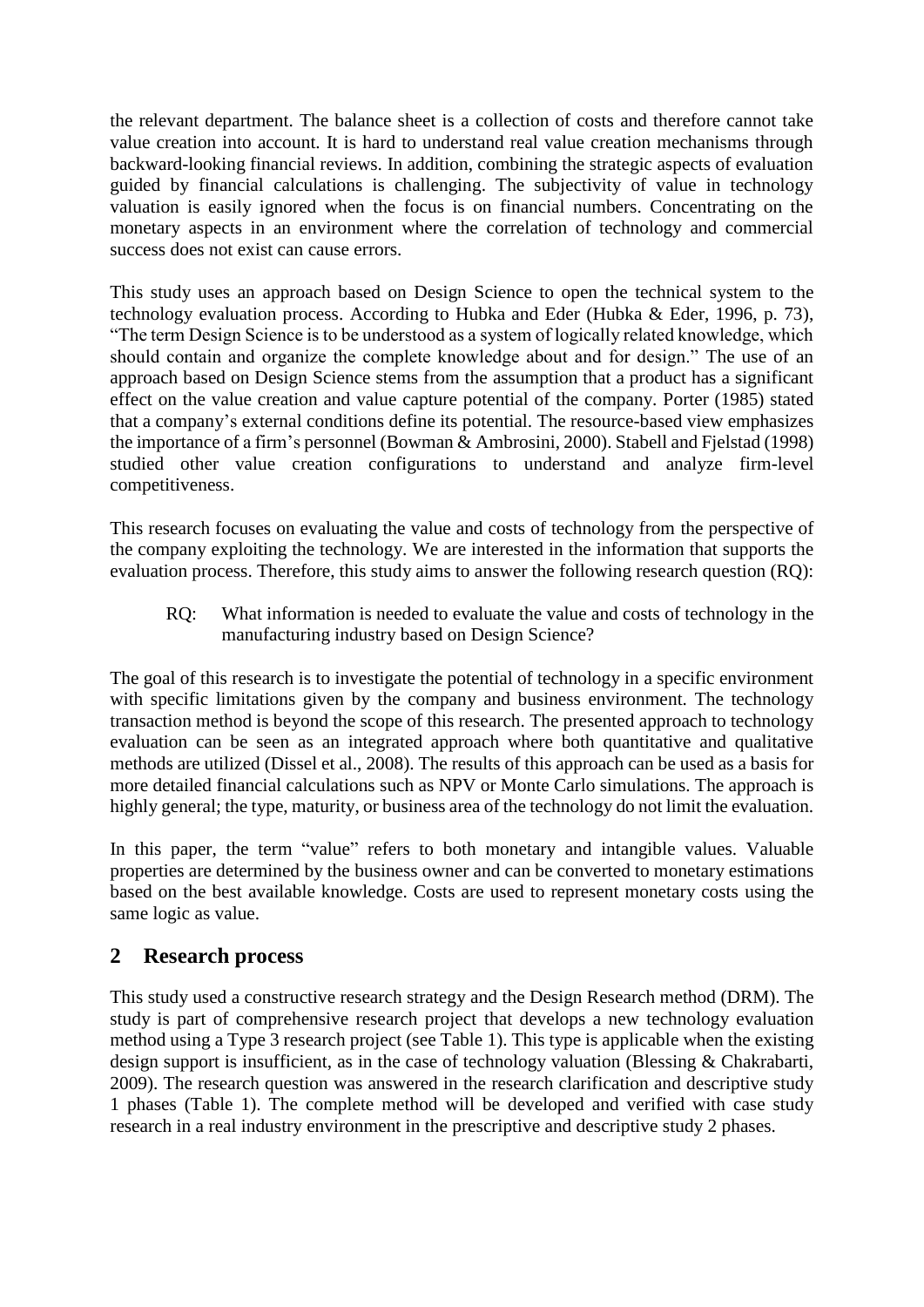|                 | Research Clarification   Descriptive Study 1 |              |               | <b>Prescriptive Study   Descriptive Study 2</b> |
|-----------------|----------------------------------------------|--------------|---------------|-------------------------------------------------|
| Research        |                                              |              |               |                                                 |
| <b>Ouestion</b> |                                              |              |               |                                                 |
| Type 3          | Review based                                 | Review based | Comprehensive | Initial                                         |

#### <span id="page-4-0"></span>**Table 1. Design research method phases and selected research project type.**

# **3 Building blocks from Design Science**

In the introduction, we discussed the state of technology valuation approaches and methods. Considering our research question, we will also discuss the key theories in Design Science and what kind of support they can provide for technology evaluation purposes. Artificial systems originate from human needs. Therefore, value cannot be defined in a monetary way in technical systems. A company strategy is commonly related to a specific business segment and business model where the product is a key element. The approach presented in this paper supports linking the strategic aspects to technology through the product. More accurate financial data can be achieved when the product is modeled and evaluated systematically instead of using rough forecasts. Understanding the product also enables the evaluation of the effects of technology on the whole product life cycle, something that is traditionally ignored. Because the market is not stable, pure monetary estimation of benefits can lead to wrong conclusions about technology. Focusing on valuable properties compensates for the market changes.

Based on the aforementioned reasons, we focus on theories in the field of engineering to answer the research question. The Theory of Technical Systems (TTS; (Hubka & Eder, 1988) offers a comprehensive description of technical systems. The other theories presented here were developed based on TTS. Therefore we are using following theories and approach in answering the research question. Systems thinking (Arnold & Wade, 2015) provides the theoretical background for this research. TTS is based on the idea that technical systems can be understood as a specific type of system. The theory of dispositions models and explains the complex relationship between a product and the product life cycle phases. Property-Driven development provides tools for evaluating technology in uncertain circumstances without detailed knowledge.

## **3.1 Theory of Technical Systems**

TTS is a comprehensive and unifying theory of technical systems. All types of man-made artifacts, including products and processes, can be seen as technical systems. TTS is part of Design Science, which describes the elements related to technical systems, the design process, and knowledge about them. The main reason for developing the mentioned theories is the idea that the design can be improved if knowledge of the design process and the objects of design is available (Hubka & Eder, 1988, 1996).

All technical systems are developed to satisfy human needs. TTS uses the transformation process to describe the operand's change of state to fulfill an intention. Transformation is an artificial process in which changes are achieved through natural phenomena. The theory of properties plays a major role in understanding and developing technical systems. A technical system has properties that cause different behaviors during its life phases. These relationships are also based on natural phenomena and can therefore be designed (Hubka & Eder, 1988). TTS was used to describe the origin and nature of technical systems in this paper.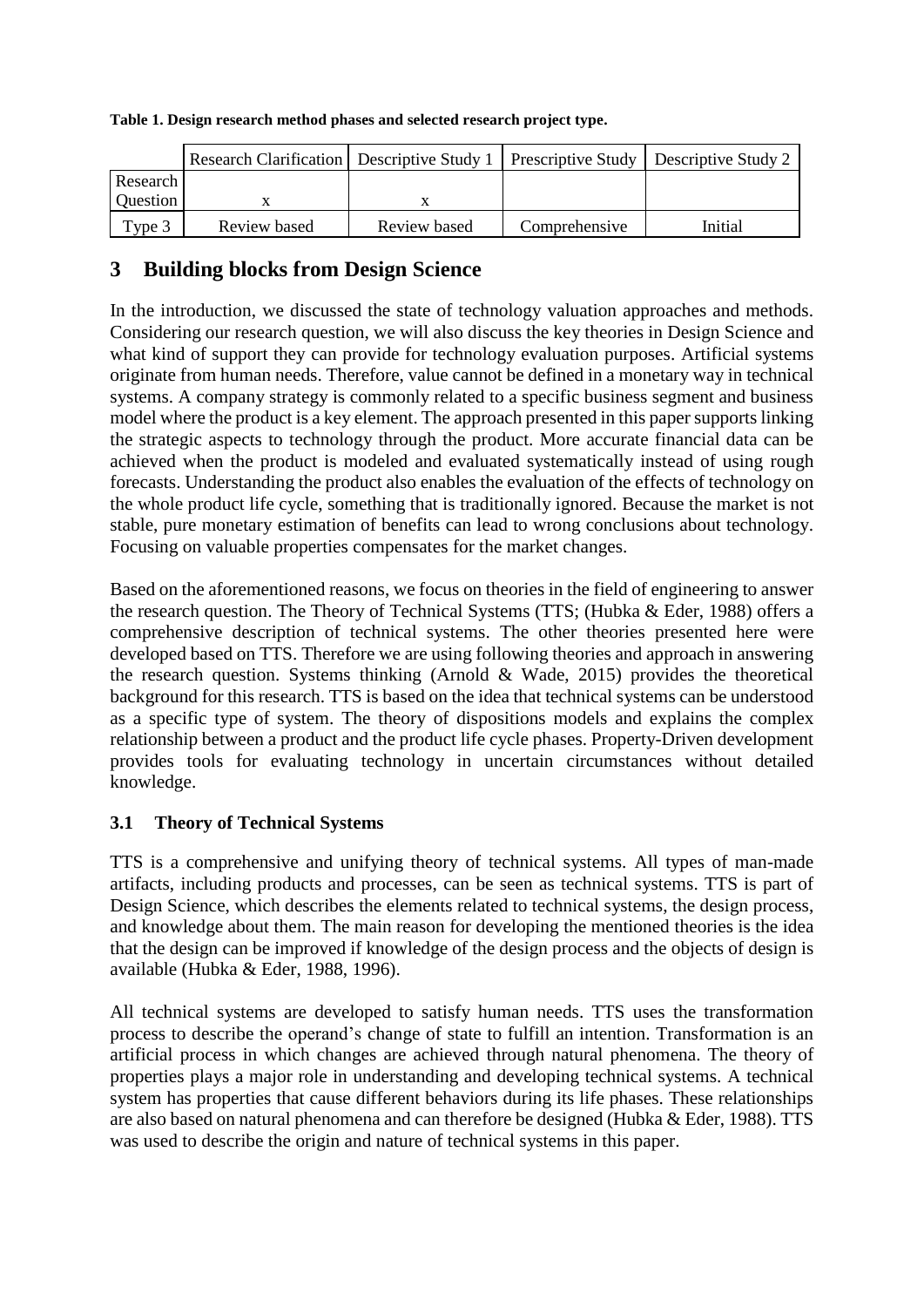#### **3.2 Theory of dispositions**

Olesen's theory of dispositions was developed with the aim of improving the concurrent development between the product and the relevant production system. According to Olesen (1992), traditional tools and methods were unable to manage the integrated development in the early 1990s when this need appeared. At the center of the theory are the relationships between the product parameters and the parameters of the systems that realize the product and that the product meets during its life. Olesen (1992) defined a disposition as "that part of a decision taken within one functional area which affects the type, content, efficiency or progress of activities within other functional areas" (Olesen, 1992, p. 53).

In this research, the concept of dispositions is understood as an idea for catching and foreseeing the effects of a design decision. Technology enables new design solutions, which can be evaluated through dispositional mechanisms. In this context, dispositions are used to evaluate the effects of technology on the whole product life cycle. Dispositions can be understood as value creation mechanisms.

## **3.3 Property-driven development**

Characteristics-properties modeling (CPM) and property-driven development/design (PDD) are frameworks for delivering explanations of phenomena in product development and design processes. The CPM/PDD framework is not a new method, but it integrates many existing approaches. CPM is the product modeling side, and product development processes are explained by PDD (Chakrabarti & Blessing, 2014).

Weber placed the distinction between product characteristics and properties at the center of the product development process. TTS is the basic theory behind the PDD method. It is possible to define relationships between characteristics and properties based on natural phenomena using synthesis and analysis tools (Weber & Deubel, 2003).

Characteristics refer to the structures, shapes, dimensions, materials, and surfaces of a product. The designer can directly influence the characteristics. Properties describe the product's behavior; the designer cannot directly influence the product behavior but can indirectly influence it by changing the product characteristics. Behaviors such as function, weight, and testability are understood as properties. The design theory and methodology has been using the duality between properties and characteristics for a long time. Author uses different terminology but the idea behind distinction align (Weber, 2012).

This research also uses terms used by Weber. The CPM/PDD approach was applied to model the relationship between product characteristics and properties. The PDD approach was used to evaluate the possible effects of technology; the driver of the process lies in the distinction between actual and wanted properties.

## **4 Analysis**

Our aim was to understand and evaluate the value and costs of technology in the manufacturing industry. The scope of our study is limited to the manufacturing industry, where business goals strongly guide the valuable properties. Because technology itself does not have or create value, we have to understand the context and links between technology and business. This can be done through two different systems: the business system and the technical system. Technology has an effect on the technical system, but evaluation is done in the business system. Generally, the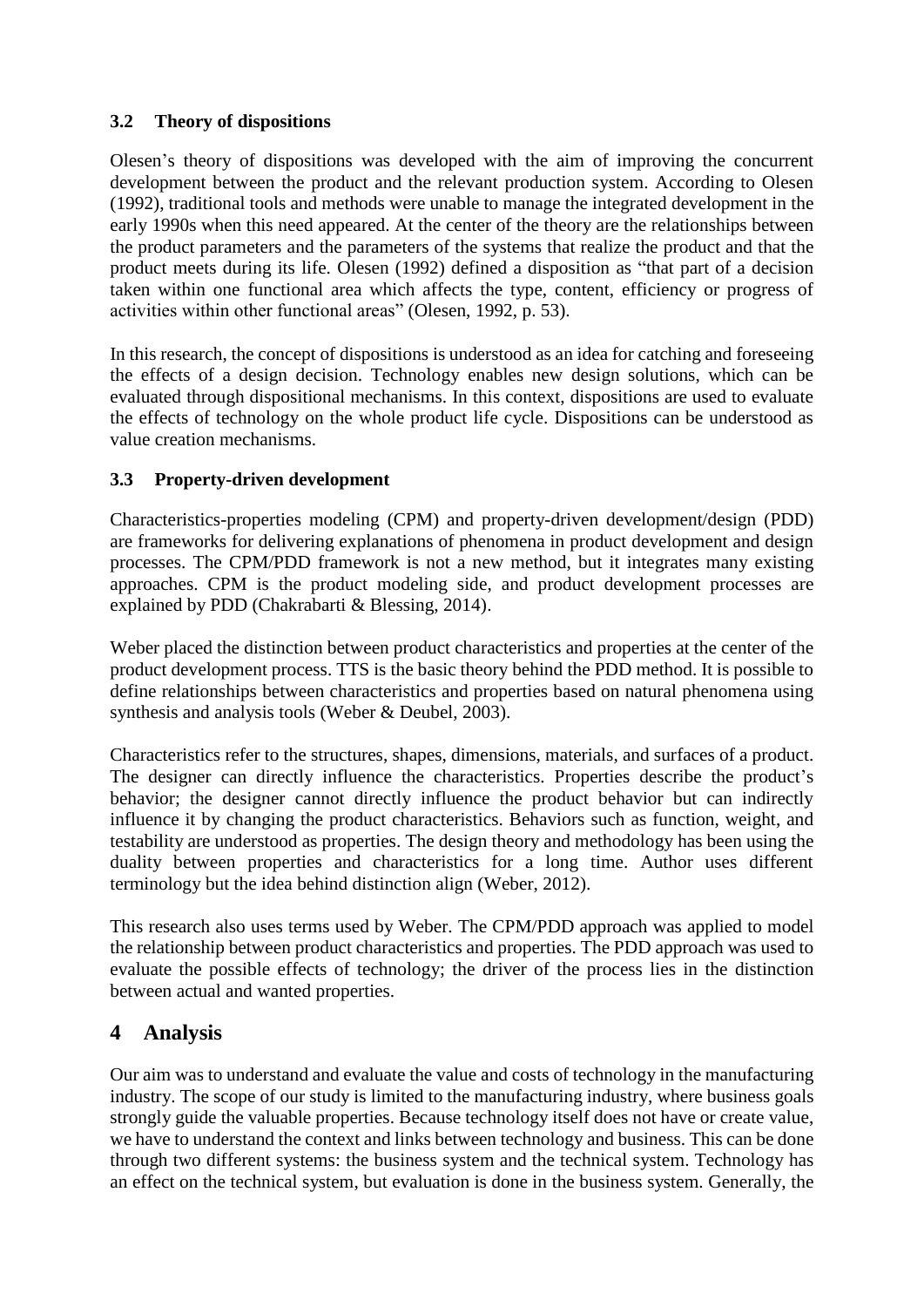product life cycle involves many parties with their own business systems. Evaluation is done from the perspective of the company exploiting the technology. New technologies do not necessarily have any connection to any business process or value chain, as the technology may have been developed for other purposes. In the case of new technology, the following question often arises: How does the technology fit into our business and product environment? Therefore, the product and business environment should be modeled.

[Figure 1](#page-6-0) summarizes the key knowledge for evaluating the value and costs of technology, based on the selected literature. The model applies the three key theories discussed in section 3. The content of Figure 1 is explained in greater detail in Sections 4.1–4.4.



<span id="page-6-0"></span>**Figure 1. Knowledge required and theories used to evaluate the value and costs of technology in the manufacturing industry, based on Design Science.**

#### **4.1 Recognize intentions: Evaluation criteria**

Intentions are the evaluation criteria for technology exploitation. Therefore, the definition of intentions, in both the technical system and the business system, is essential. Intentions are commonly linked to and guided by company strategy.

According to TTS (Hubka & Eder, 1988), intentions for technical systems originate from human needs. The main influencer for technical intentions is the product user, but the manufacturer also has an effect through the chosen business segment. For example, the intention of a passenger car is to transport people from place A to B. Humans also operate businesses, and business intentions are fulfilled through the technical system. The business intention for technology can be, for example, to improve profit via the performance upgrade of a product or to decrease manufacturing costs. Intention includes defining which products and business areas are at the center of analysis.

#### **4.2 Recognize properties that create value and costs**

Value and costs are mainly results of business deals and contracts. There is no exact correlation between business success and technical properties. The technical system can only produce effects such as material, energy, or information (Hubka & Eder, 1988). Therefore, wanted properties have to be defined according to the previously mentioned classes for technical systems.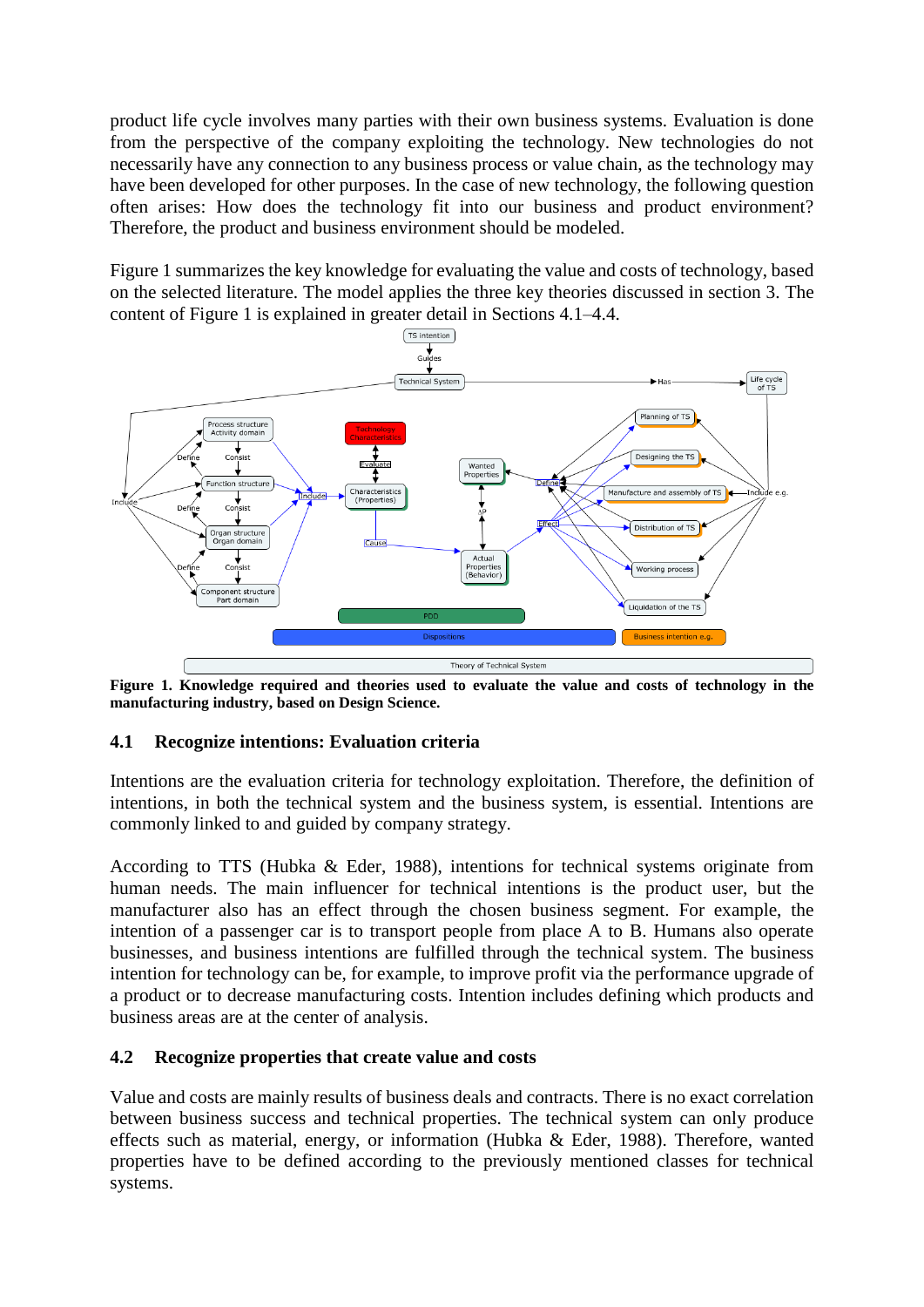TTS states that the technical system has certain life phases. A few of them, such as design and manufacturing, are common to all technical systems. Generally, every product has specific life phases, which have to be recognized for evaluation purposes.

Wanted properties for the technical system are derived from life cycle phases. Properties are results for used process in the life cycle phase. The owner of a life cycle phase has certain needs related to the product. Those needs can be business oriented or softer values. Recognizing those needs and transforming them into measurable properties for technology evaluation is the key to business-oriented technology evaluation. Wanted properties are the target values for the technical system—that is, value capture potential takes place at this point.

#### **4.3 Model dispositions between product characteristics and properties**

Technology can make a small modification to a complete product or a significant change to a product function principle. All product characteristics are derived from a product's structure. To understand the product characteristics, it is necessary to recognize the product structure. To support the modeling of product characteristics and properties, we must first define technology characteristics.

New technology is often only an idea or has low maturity when detailed specifications are not available. New product development faces the same challenges. The PDD (Weber & Deubel, 2003) approach supports the evaluation of uncertain solutions. It does not need to know all the details to predict the effects of certain characteristics.

The previous section defined wanted properties. Weber's CPM/PDD approach can visualize the connection between product characteristics and properties. Because of the countless number of characteristics and links, it is not efficient to try modeling all the product characteristics. The target of evaluation is the specific technology that guides the modeling of the product. Links between product characteristics and properties are artificial phenomena. Mentioned connections are also known as dispositions in this paper.

## **4.4 Evaluate the potential effects of technology**

Based on the information from the previous sections, it is possible to evaluate the value and costs of technology in the manufacturing industry. The complete chain of effects from design solution to business criteria is realized. Comparing the characteristics of the technology and the product reveals the potential of specific technology by showing the active value creation mechanisms.

Evaluating the possible change of wanted properties is the key to this approach. We can evaluate and understand what are the potential characteristics where the technology has effect. Following the value creation mechanisms through product characteristics to wanted properties it is possible to evaluate the change of properties that creates value or costs. Based on best available knowledge the change of wanted properties is converted to monetary estimations. To calculate the monetary sum of effects, the real numbers or estimations of volumes, prices, and costs are needed.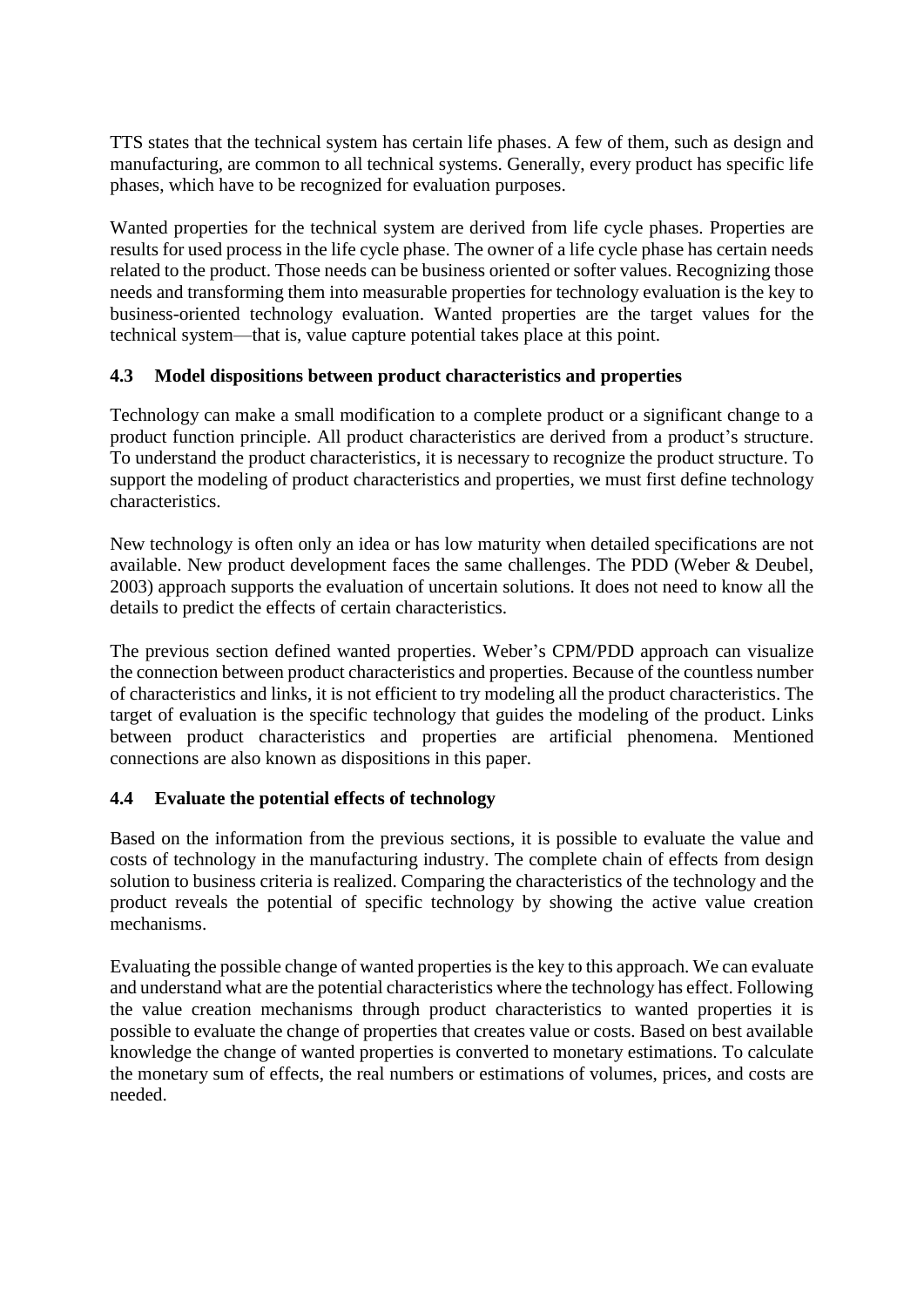# **5 Results**

In this paper, we introduced a new approach to evaluating the value and costs of technology in the manufacturing industry based on Design Science. Main implication of this approach is opening the product and product life cycle phases to the technology evaluation process. The impacts of technology exploitation are evaluated according to recognized value creation mechanisms.

We found eight key elements that must be recognized to evaluate the effects of technology exploitation:

- o Technical system intention and business intention
- o Product life cycle phases
- o Wanted properties from life cycle phases
- o Product structure
- o Technology characteristics
- o Dispositions between product characteristics and wanted properties
- o Potential effect of technology related to the product
- o Estimation of financial numbers related to the product

This research originates from industry and introduces an approach to support decision making in technology evaluation and investment. An understanding of the dispositions and wanted properties of business supports the identification of suitable technologies in general. Utilizing this approach requires sufficient information on the product and product life cycle. The target group is the existing product and business environment.

## **6 Discussion**

Novelty of this research is opening the product to technology evaluation process and showing the value creation mechanisms of technology. Understanding the product characteristics supports the recognition of the value creation mechanisms of technology, which have not been sufficiently examined in the literature.

Technology choices in the business environment are complex decisions. The approach presented in this paper is based on a literature review in the field of technology valuation and Design Science. The main goal was to support and improve decision making related to technological subjects at the managerial level. Based on the knowledge needed in technology evaluation, the target of technology exploitation is defined and its potential is evaluated through active value creation mechanisms. The selected theories and research method helped in answering the research question and provided a better understanding of the effects of technology in the manufacturing industry. The results are valid mainly at the theoretical level because the research is based on a literature review. Therefore, future research can investigate how this approach works in practice and how the information is gathered in the real industry environment. The approach presented here can be developed toward a new technology valuation method.

## **Citations and References**

- Arnold, R. D., & Wade, J. P. (2015). A definition of systems thinking: A systems approach. Procedia Computer Science, 44(C), 669–678.
- Aubry, M., Hobbs, B., & Thuillier, D. (2007). A new framework for understanding organisational project management through the PMO. International Journal of Project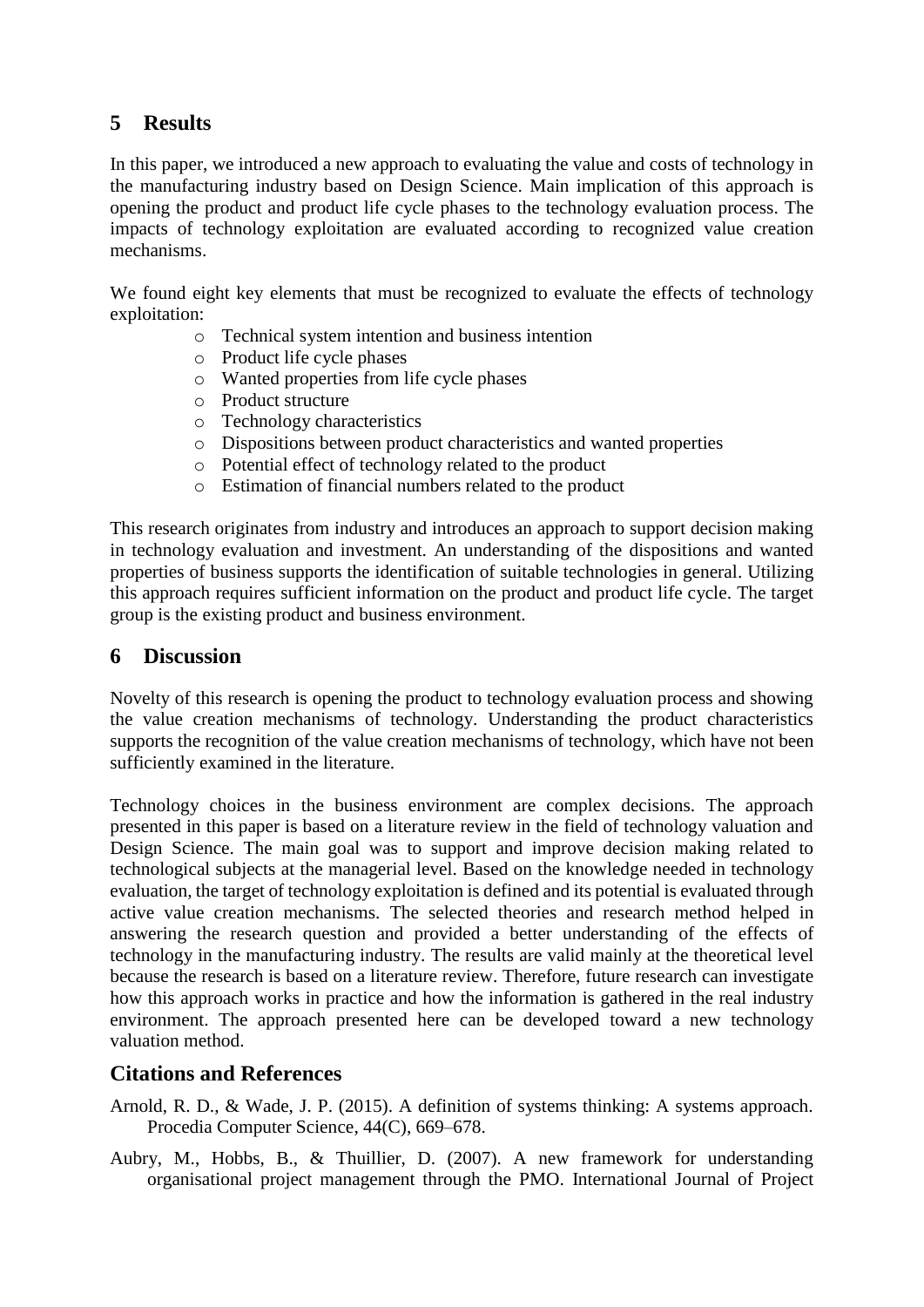Management, 25(4), 328–336.

Blessing, L., & Chakrabarti, A. (2009). DRM, a Design Research Methodology. Springer.

- Boer, F. P. (1998). Traps, Pitfalls and Snares in the Valuation of Technology.
- Boer, F. P. (1999). The valuation of technology : business and financial issues in R&D. New York: Wiley.
- Bowman, C., & Ambrosini, V. (2000). Value Creation Versus Value Capture: Towards a Coherent Definition of Value in Strategy. British Journal of Management, 11(1), 1–15.
- Chakrabarti, A., & Blessing, L. T. M. (2014). An Anthology of Theories and Models of Design : Philosophy, Approaches and Empirical Explorations (1; 2014). London: Springer.
- Dissel, M. C., Probert, D. R., & Mitchell, R. (2008). From gut feel to educated approximations: Towards an integrated approach for technology valuation. PICMET: Portland International Center for Management of Engineering and Technology, Proceedings, (c), 2073–2080.
- Hubka, V., & Eder, W. E. (1988). Theory of technical systems: a total concept theory for engineering design. Berlin: Springer-Verlag.
- Hubka, V., & Eder, W. E. (1996). Design science : introduction to the needs, scope and organization of engineering design knowledge. New York: Springer.
- Jang, W.-J., & Lee, C. (2013). a Technology Valuation Model for the Defense R&D With Income Approach. International Journal of Innovation and Technology Management, 10(4).
- Korhonen, T., Laine, T., Lyly-Yrjänäinen, J., & Suomala, P. (2016). Innovation for Multiproject Management: The Case of Component Commonality. Project Management Journal, 47(2), 130–143.
- Li, Y. R., & Chen, Y. G. (2006). Managing technology: The technology valuation approach. Portland International Conference on Management of Engineering and Technology, 2(c), 535–540.
- Lyly-Yrjänäinen, J. (2008). Component commonality in engineering-to-order contexts: Contextual factors explaining cost management and management control implications. Tampere University of Technology.
- Martinsuo, M., & Killen, C. P. (2014). Value Management in Project Portfolios: Indentifying and Assessing Strategic Value. Project Management Journal, 45(5), 56–70.
- Martinsuo, M., Suomala, P., & Kanniainen, J. (2013). Evaluating the organizational impact of product development projects. International Journal of Managing Projects in Business, 6(1), 173–198.
- Meskendahl, S. (2010). The influence of business strategy on project portfolio management and its success: A conceptual framework. International Journal of Project Management, 28(8), 807–817.
- Mäkinen, S. J., Seppänen, M., & Ortt, J. R. (2014). Introduction to the special issue: Platforms, contingencies and new product development. Journal of Product Innovation Management, 31(3), 412–416.
- Olesen, J. (1992). Concurrent Development in Manufacturing.

Park, Y., & Park, G. (2004). A new method for technology valuation in monetary value: